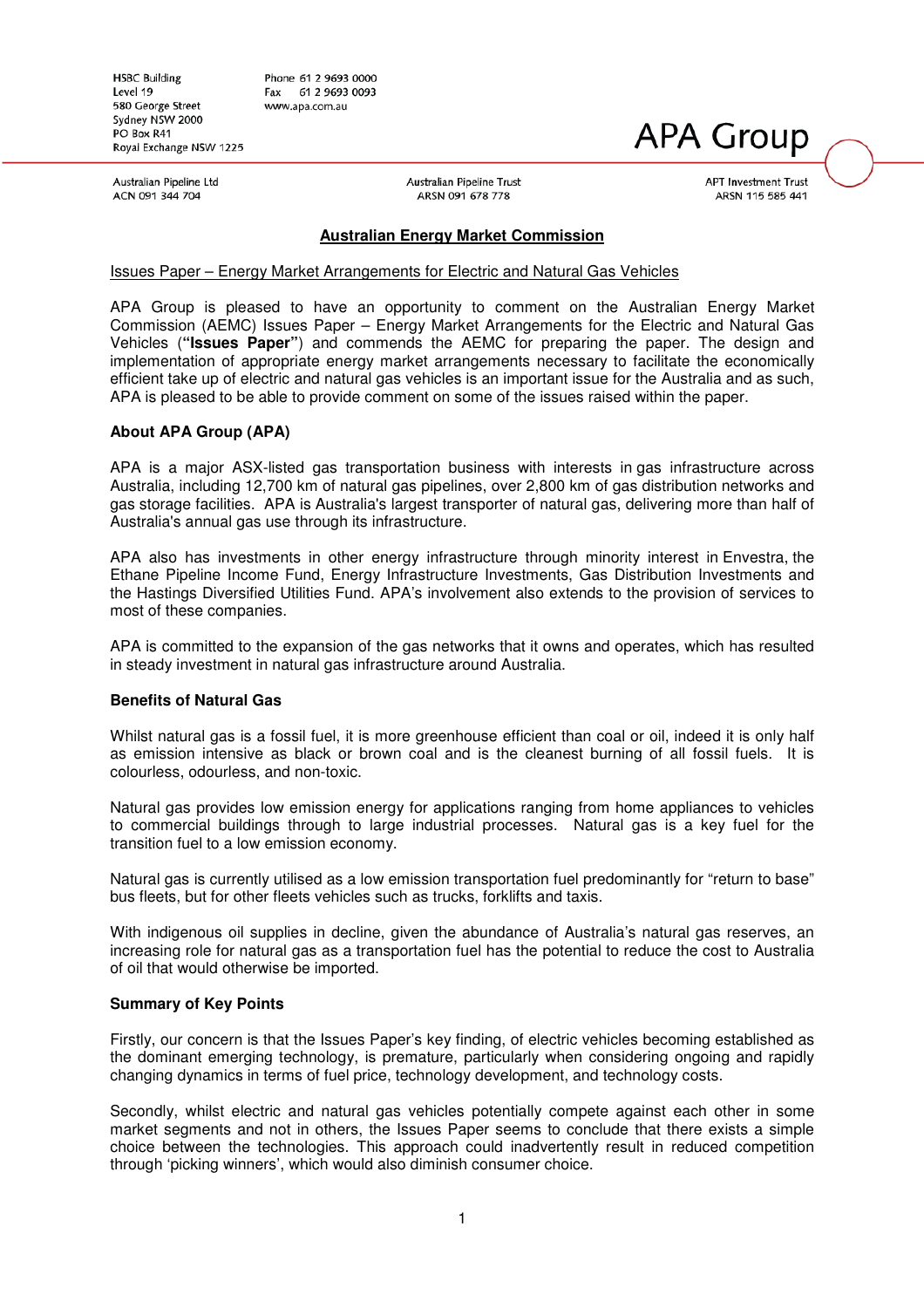Thirdly, that the impact of electric vehicles on the electricity market could result in the need for further investment in infrastructure, particularly if charging cannot be controlled adequately. This could result in diminished consumer affordability.

Fourthly, rising electricity prices driven by greater investment in electricity infrastructure could see those consumers without electric vehicles subsidising those with electric vehicles.

Finally, given the uncertainty around these emerging technologies, APA is concerned that funding to develop and deploy emerging natural gas technologies has been refused in the recent Access Arrangement processes. APA recommends that the AEMC develop regulatory principles to allow funding for gas networks to support the development and deployment of innovative technologies.

Further, APA would be pleased to assist and support AEMC in any further consultation concerning electric and natural gas vehicles.

### **Introduction**

This paper incorporates a high level response to the issues raised because of the high degree of uncertainty around the likely direction and development of electric and natural gas vehicles. This includes specific commentary on the a number of the key conclusions of the Issues Paper, as well as more general commentary considering the key principles derived from the National Electricity Objective and National Gas Objective.

#### **Commentary on some Key Conclusions of the Issues Paper**

### Dominant Emerging Technology

The Issues Paper "found that the take up of electric vehicles is likely to be low in the short to medium term – but by 2020 they could comprise 20 per cent of new car sales, which could rise to a possible 45 per cent of new car sales by 2030".

In regard to NGVs, on the other hand, the Issues Paper "observes that the likely take up of natural gas vehicles will be low in the long term".

APA's view that is it could take some time for a reasonable level of certainty around future prospects to emerge, in regard to the two technologies, and that a fundamental conclusion of the paper, namely that electric vehicle technology will be dominant emerging technology and that natural gas vehicles will not have great market reach, is premature.

APA's subjective judgement is that diesel and petrol vehicles will continue to dominate market share through to 2030. Hybrid petrol electric vehicles will be the dominant form of electric vehicle, and that utilisation of natural gas vehicles will grow in selective market segments. For example, current prospects for the utilisation of natural gas as a fuel for heavy vehicles are positive.

#### **Current Regulatory Arrangements**

APA supports the view that current regulatory arrangements are suitable to facilitate the uptake of natural gas vehicles, with the exception that the current regime does not provide funding for the gas networks to support the development and deployment of evolving technologies such as natural gas vehicle technology.

#### **Principles outlined in the Issues paper**

The Issues Paper interprets the principles of the National Electricity Objective and the National Gas Objective in the review of energy market arrangements applying to electric and natural gas vehicles, so as to seek to: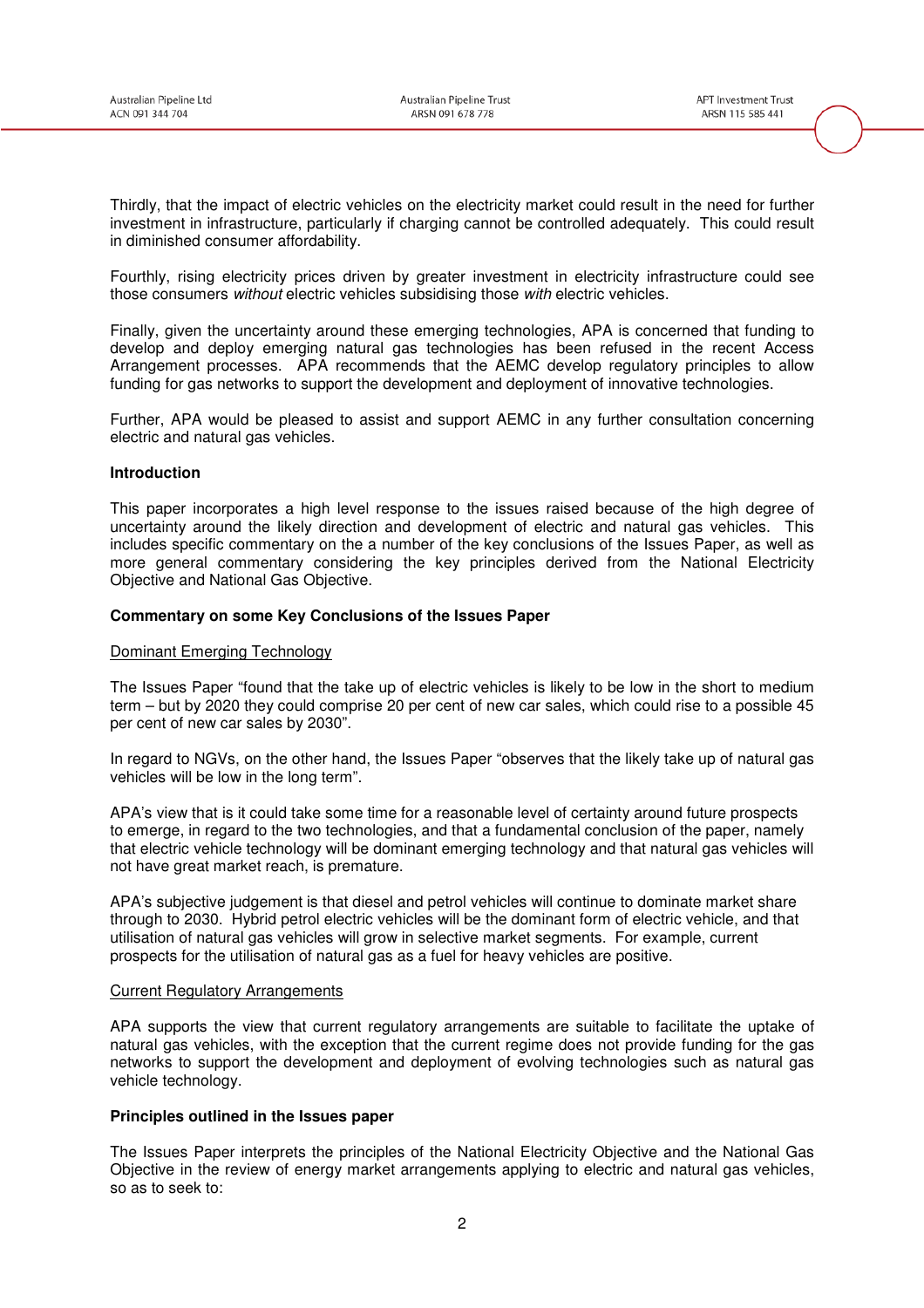- facilitate **consumer choice** in the way they use these technologies;
- **allocate costs** to the party that causes these costs, in as much as is feasible;
- to ensure that the **security, safety and reliability** of the electricity system and the supply of natural gas is maintained; and

• **foster competition and innovation**, including innovation among business models, in the provision of services supporting these technologies.

APA supports the application of these principles, and considers each in turn.

#### **1. Facilitate consumer choice in the way they use these technologies**

If the findings of the Issues Paper are accepted, it would be expected that consumers would experience an increasing reliance on electric vehicles and have perhaps little or no choice in regard to natural gas vehicles. APA's view is that this finding is premature. The judgement that electric vehicle technology will be more successful does not seem to adequately consider the impact of a carbon tax, and is based on forecasts of rising natural gas prices. Recent experience in the United States, where gas prices are currently very low and natural gas is in surplus despite predictions of shortfall only a few years ago, illustrates the difficulty with forecasting future natural gas prices. Premature assessment of the technologies might not only end in deterministic outcomes but also effectively result in 'picking winners'.

Interestingly the DRET Paper of December 2011, "Strategic Framework for Alternative Transport Fuels" paper is less conclusive and predictive about the potential outcomes for electric and natural gas vehicles.

The DRET Paper provides a summary below (shown below) of potential applications of various fuel types, including CNG, LNG and electricity, across different market segments. It shows that although there are common markets segments for electric and natural gas vehicles, there are also speciality market segments where one fuel is potentially going to be more dominant than the other. The table also shows that the future is likely to require a portfolio of solutions rather than just one or two fuels covering all market segments.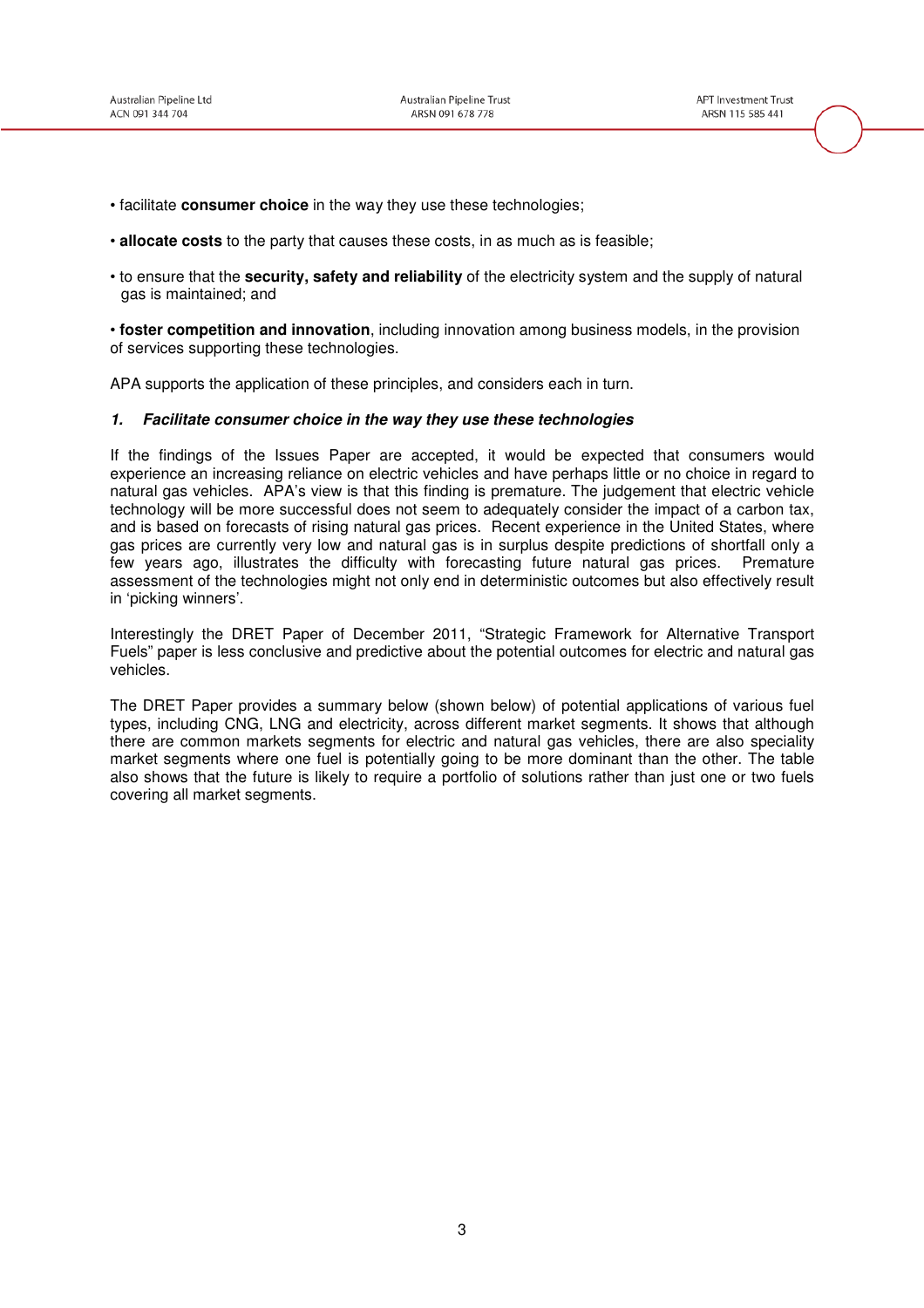| Type of fuel                              | Light<br>passenger<br>vehicles | <b>Light trucks</b> | <b>Medium</b><br>vehicles | <b>Heavy</b><br>vehicles | Rail | <b>Aviation</b>    | <b>Marine</b>      |
|-------------------------------------------|--------------------------------|---------------------|---------------------------|--------------------------|------|--------------------|--------------------|
| Petrol                                    |                                |                     |                           |                          |      |                    |                    |
| <b>Diesel</b>                             |                                |                     |                           |                          |      |                    | <b>IFO/MDO</b>     |
| Liquefied<br>petroleum gas                |                                |                     |                           |                          |      |                    |                    |
| Compressed<br>natural gas                 |                                |                     |                           |                          |      |                    |                    |
| Liquefied<br>natural<br>gas               |                                |                     |                           |                          |      |                    |                    |
| Ethanol<br>(conventional and<br>advanced) |                                |                     |                           |                          |      |                    |                    |
| Methanol                                  |                                |                     |                           |                          |      |                    |                    |
| <b>Biobutanol</b>                         |                                |                     |                           |                          |      |                    |                    |
| <b>Biodiesel (FAME)</b>                   |                                |                     |                           |                          |      |                    | In some<br>cases   |
| Advanced biofuels<br>from bio-oil         |                                |                     |                           |                          |      |                    |                    |
| Electricity                               |                                |                     |                           |                          |      |                    |                    |
| cell<br>Fuel<br>(hydrogen)                |                                |                     | buses                     |                          |      | auxillary<br>power | auxillary<br>power |
| Gas-to-liquid                             |                                |                     |                           |                          |      |                    |                    |
| Coal-to-liquid                            |                                |                     |                           |                          |      |                    |                    |
| Oil shale (shale-to-<br>liquid)           |                                |                     |                           |                          |      |                    |                    |
| Dimethyl Ether                            |                                |                     |                           |                          |      |                    |                    |

| Table 3: Potential application of alternative transport fuels <sup>52</sup> |  |  |
|-----------------------------------------------------------------------------|--|--|
|                                                                             |  |  |

It is reasonable to assume that if the market does develop for electric vehicles only, outcomes in terms of (i) pricing, (ii) product and service development, and (iii) efficiencies of production and distribution will be less beneficial to consumers, than if competition existed across fuel and vehicle types.

# **2. Allocate costs to the party that causes these costs, in as much as is feasible**

If as the Issues Paper concludes, electric vehicles develop to be the dominant emerging technology, (and natural gas vehicles experience a significantly lower market penetration), electricity consumption will increase:

"This extra consumption could lead to lower electricity retail tariffs, on average, for consumers as network and system costs are spread over a greater volume.

However, this effect could be cancelled out if electric vehicles created additional costs to the market. Cost will be affected by the impact of vehicle battery charging on peak demand and whether additional network and generation investment is needed to support that extra demand".

Given that affordability has become such a key energy and social issue for Australians generally, the possibility of cost increase as a result of the introduction of a new technology is a major concern. If recent experience with reverse cycle air-conditioners is any guide, and if electricity costs do increase as a result of the introduction of electric vehicles, then it is likely that the higher costs will be effectively 'spread' over electricity users generally, and certain electricity users will potentially pay more when they do not own an electric vehicle.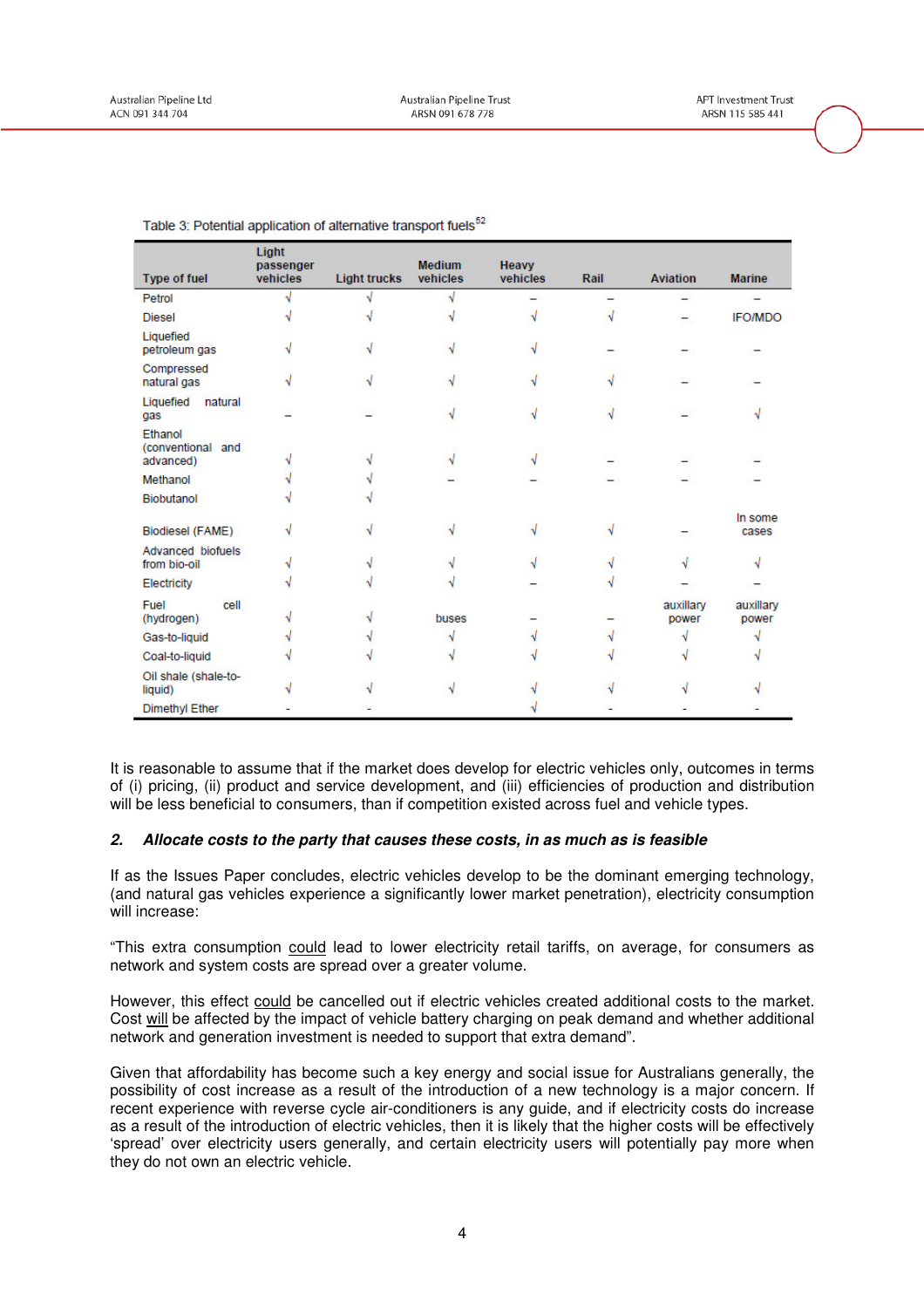## **3. To ensure that the security, safety and reliability of the electricity system and the supply of natural gas is maintained**

Australian electricity networks already experience peak electricity demand issues, in all jurisdictions, typically as a result of the impact of the increased penetration of reverse cycle air-conditioners. If managed poorly, growth in electricity demand for electric vehicles has the potential to impact the supply security provided by the electricity networks.

By way of comparison, Australia's gas networks have not experienced equivalent issues arising from rapid growth in peak demand. Generally gas networks demonstrate superior continuity of supply characteristics. In Victoria, ESC reporting indicates that the average natural gas consumer will experience loss of supply once every 43 years, whereas in the case of electricity the average consumer will experiences two losses of supply each year. The difference in reliability of supply can be attributed to the following:

- gas lines are underground and less prone to damage from traffic accidents and natural disasters
- gas networks are not damaged from overloading events whereas power networks are susceptible
- gas networks do not totally fail in performance levels when capacity is stressed.

It would seem that the operational resilience of gas networks is a desirable characteristic for the task of supplying energy into the transport sector. This directionally points to the gas networks being in a better position to absorb the additional load that could come from supplying natural gas vehicles.

# **4. Foster competition and innovation, including innovation among business models, in the provision of services supporting these technologies.**

In APA's recent Queensland Access Arrangement Submission to the Australian Energy Regulator for the period 2011/12 -2015/16, APA sought funds to support the development and deployment of emerging gas technologies, including natural gas vehicle fuel technologies. APA was unsuccessful in securing this funding.

The development and deployment of evolving natural gas vehicle technologies is undertaken with the goal of increasing the volumes of gas transported on the gas networks. These activities are designed to benefit the consumer, by providing choice of transportation fuels, and reducing the average price of natural gas through the transport of greater volumes, thereby providing spin-offs to the whole of the gas industry.

Other industry participants, including energy retailers, equipment manufacturers and installation and service contractors do not, and will not, undertake this activity because they have little, if any, capability or incentive to do so.

Energy retailers invest in brand positioning and also provide multiple fuels to their customers (autogas, natural gas and electricity). They are ambivalent to the consumer's fuel choice and will only support natural gas in preference to other fuels when it is more profitable than alternatives. They have no incentive to facilitate the deployment of new technologies when other retailers could potentially benefit by securing supply to consumers who have selected vehicles utilising these new technologies.

Installation and service contractors, while dependent on continued utilisation of natural gas vehicles for work, do not have the resources or incentives necessary to undertake these deployment activities. Original Equipment Manufacturers inevitably focus on their home markets, and are typically represented by agents in Australia. They are interested in the immediate sale of the compressor or fuel tank rather than the development of a market over the longer term.

In contrast, as the gas network owner will continue to transport gas to consumers over many years, it has an incentive to undertake activities to facilitate the deployment of evolving natural gas vehicle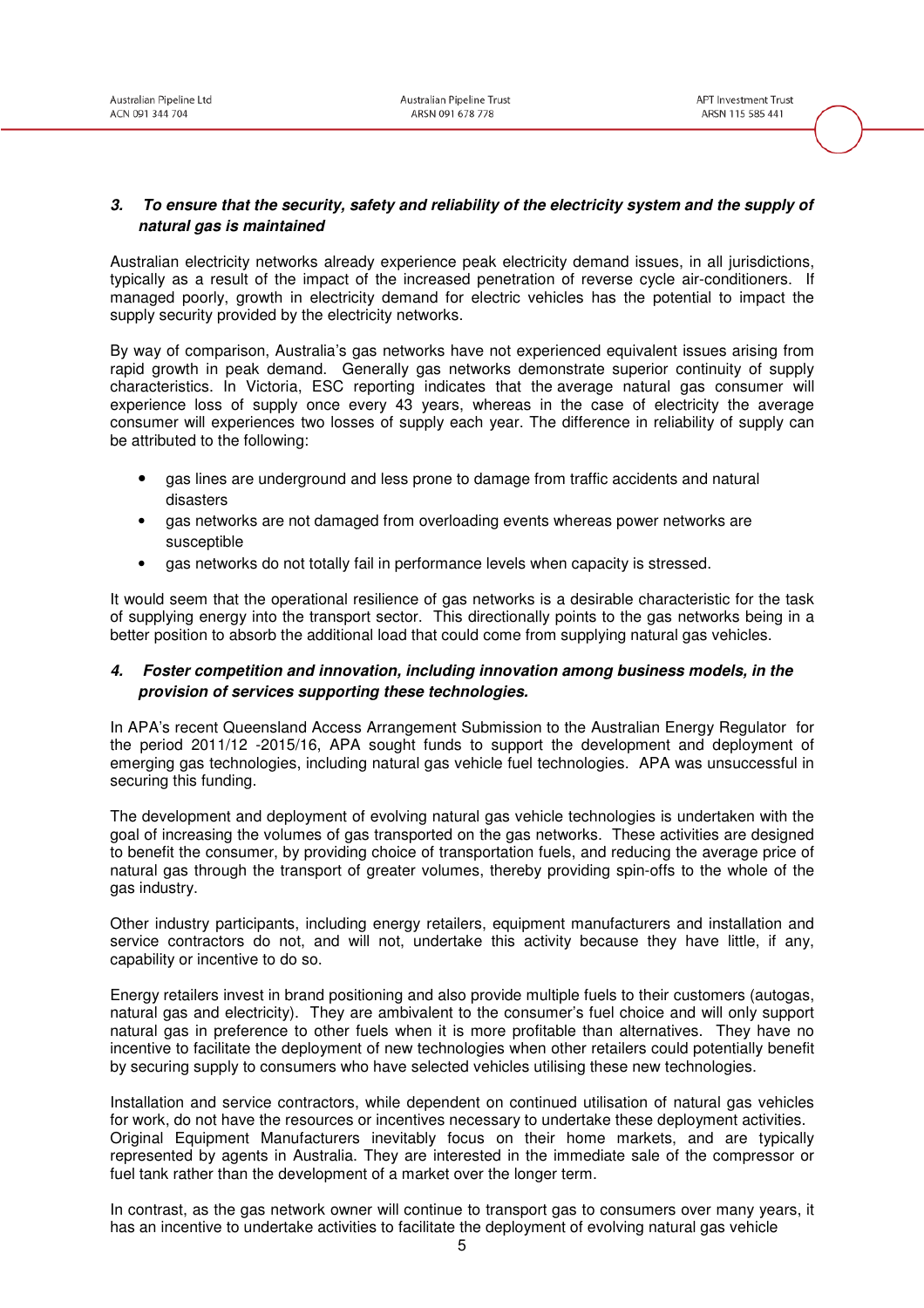technologies because such activities are critical to sustaining the volumes of gas transported, given the currently limited range of residential applications for natural gas. This activity promotes a competitive market not only between fuels, but also between equipment manufacturers, all to the benefit of consumers.

APA believes that there is well established regulatory rationale and precedent for an establishing an innovation allowance of the type suggested here. That rationale is set out in the following Attachment.

It is essential that the regulatory framework allows adequate funding for the deployment of evolving natural gas vehicle technologies. In the absence of such funding, opportunities to increase volumes transported on the gas networks through the provision of a choice of transportation fuels will be foregone, which is disadvantageous to consumers.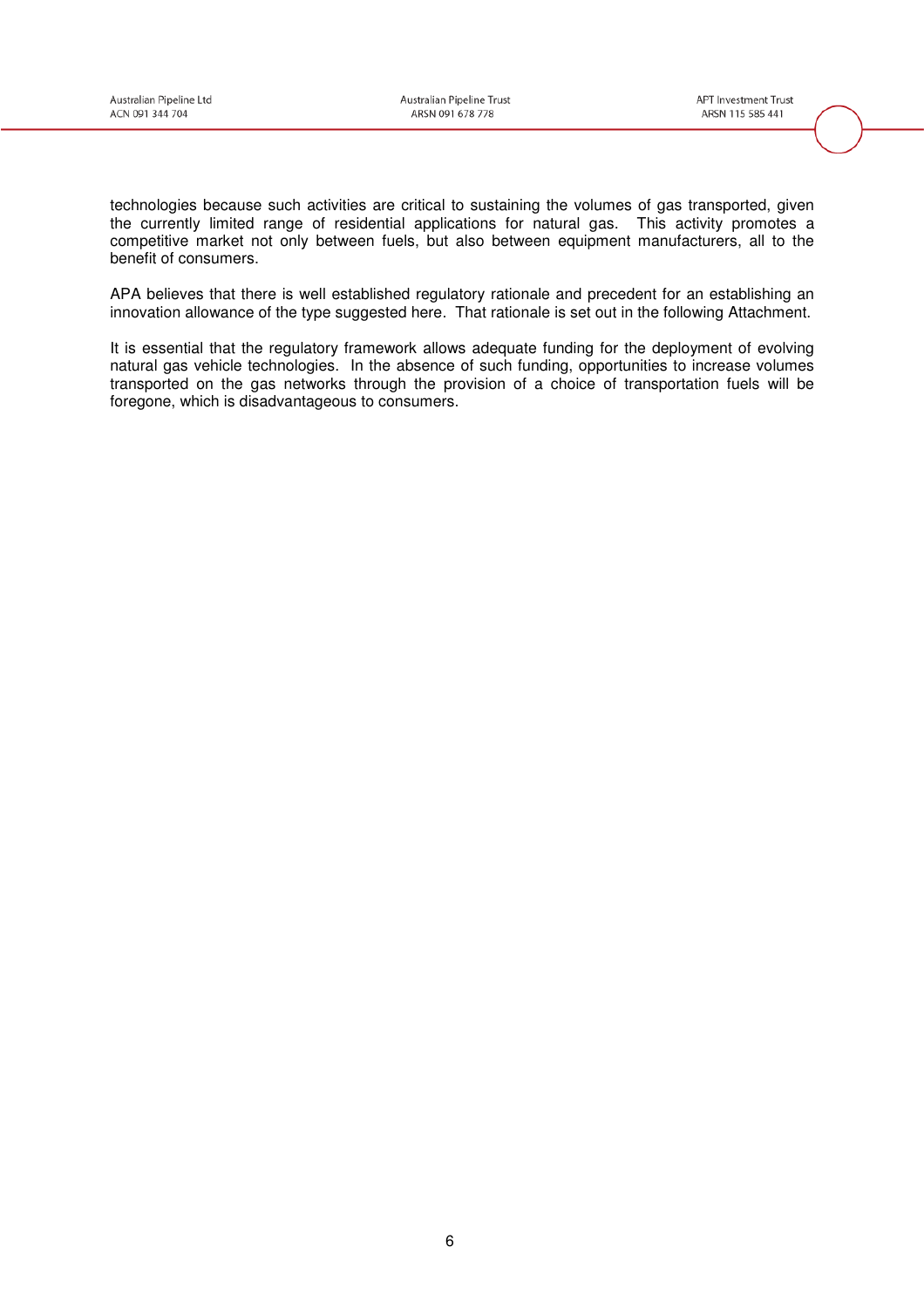# **ATTACHMENT A – REGULATORY RATIONALE AND PRECEDENT FOR THE APPROVAL OF AN INNOVATION ALLOWANCE**

In September 2009, the Australian Energy Market Commission (AEMC) released its final report titled "Review of Energy Market Frameworks in light of Climate Change Policies". In the report, the AEMC made the following point;

"As noted in the 2nd Interim Report, given the rate of change that is possible, there are potentially significant gains to be made from facilitating innovation in the approach distribution businesses take to managing reliability on the network. This may include changing the way distribution businesses work within the existing technological parameters or researching and developing new types of technology.

We considered that additional funding to assist distribution businesses to undertake research and development may be warranted in this circumstance. Submissions agreed that there would be benefits to providing additional support for innovation funding."1

To explore this proposition, the AEMC commissioned NERA Economic Consulting (NERA) to consider:

"whether a separate innovation funding scheme is required for network businesses and, if so, what design options should be considered."2

The NERA report specifically considers whether network businesses have sufficient incentives to undertake complex and potentially uncertain research and development to meet expected network operation challenges and facilitate DSP in the market.

The NERA paper:

- describes the lack of incentives for network businesses to undertake innovative R&D as part of the existing regulatory arrangements;
- briefly summarises R&D funding schemes within Australia and selected other countries;
- sets out the possible design options for a R&D funding scheme; and
- provides NERA's conclusions, and sets out their recommendations.

#### NERA concluded that;

"the existing regulatory arrangements seek to provide a strong incentive for distributors to seek out all available cost savings. On face value this would suggest that they would in turn create incentives for distributors to undertake research and development investments that are expected to lead to further cost savings. However, in practice the arrangements are likely to create a disincentive to undertake research and development because:

- the speculative nature of some research and development might not satisfy the capital expenditure tests of the regulator;
- many innovation projects are likely to have payback periods that extend across regulatory periods and the regulatory framework does not allow the firm to keep those benefits in order to justify the initial investment; and
- cost efficiency benefits are ultimately passed onto customers in the form of lower prices, and so distributors may be reluctant to invest in research and development if the benefit stream is not sufficient to justify the initial outlay."3

 $\overline{a}$ 

<sup>7</sup> 

<sup>1</sup> Review of Energy Market Frameworks in light of Climate Change Policies" Final Report (30 September 2009) page 121

<sup>&</sup>lt;sup>2</sup> An Innovation Funding Scheme for Network Businesses" A Report for the Australian Energy Market Commission (31 August 2009) – Appendix E page 187

<sup>3</sup> NERA page 7